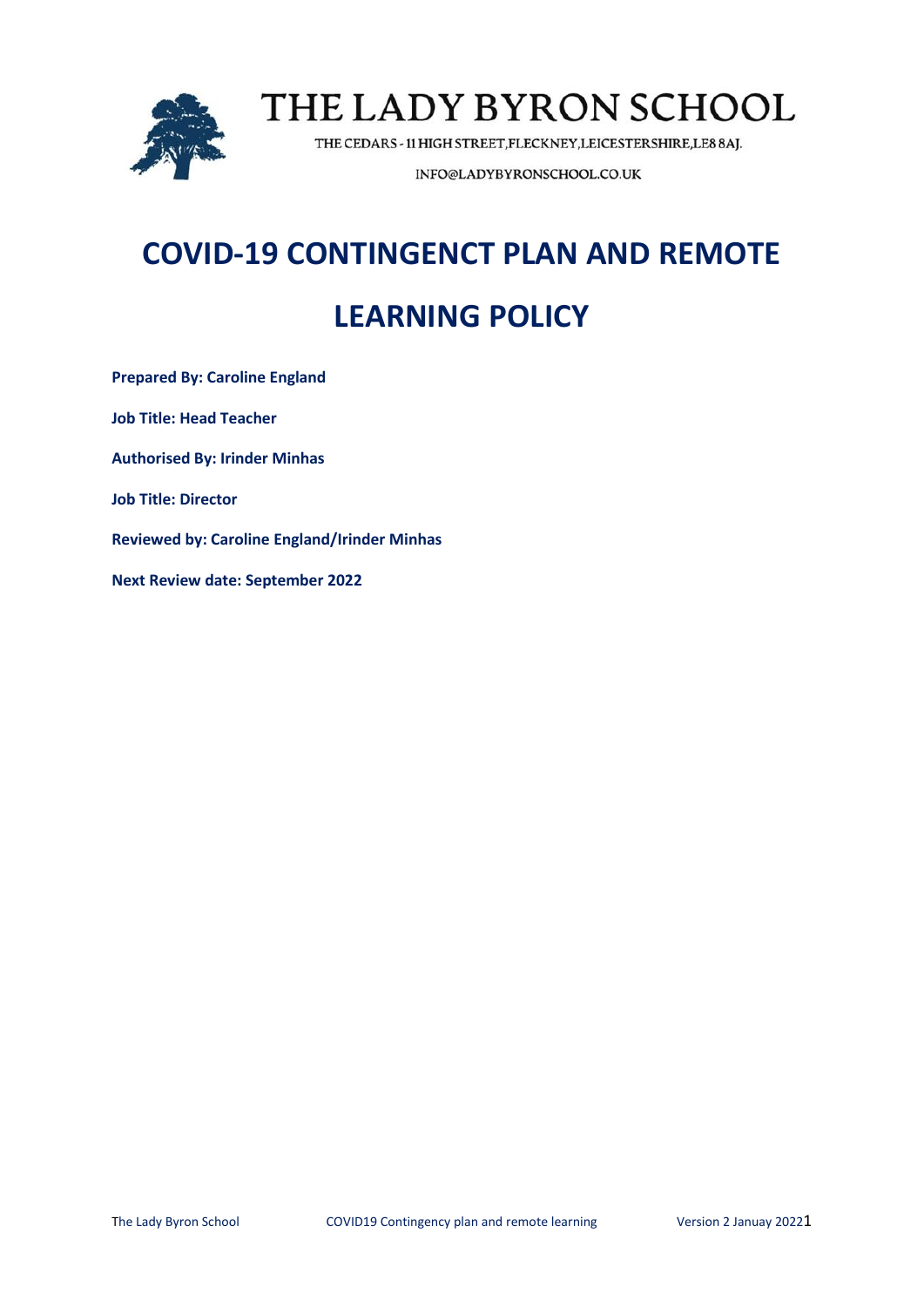

THE CEDARS - 11 HIGH STREET, FLECKNEY, LEICESTERSHIRE, LE8 8AJ.

#### INFO@LADYBYRONSCHOOL.CO.UK

## **COVID 19 Contingency Planning and Remote Learning**

## **1. Introduction**

This plan is based on the [contingency framework for managing local outbreaks](https://www.gov.uk/government/publications/coronavirus-covid-19-local-restrictions-in-education-and-childcare-settings) of COVID-19 and the [schools operational guidance,](https://www.gov.uk/government/publications/actions-for-schools-during-the-coronavirus-outbreak) published by the Department for Education (DfE).

We will only implement some, or all, of the measures in this plan in response to recommendations provided by our local authority (LA), directors of public health (DsPH), UK Health Security Agency (UKHSA) health protection team or the national government.

It may be necessary to implement these measures in the following circumstances:

To help manage a COVID-19 outbreak within the school. Actions will be considered when either of the following thresholds are met:

- There are 2 positive cases among pupils or staff who are likely to have mixed closely within a 10-day period
- If COVID-19 infection rates in the community are extremely high, and other measures have failed to reduce transmission
- As part of a package of measures responding to a 'variant of concern' (VoC)
- To prevent unsustainable pressure on the NHS

## **2. Seeking public health advice**

When one of the thresholds above is met, we will review the testing, hygiene and ventilation measures already in place.

We will also seek public health advice from a director of public health or health protection team. Irinder Minhas/Caroline England will be responsible for seeking this advice, and will do so by telephoning the DfE helpline (0800 046 8687)

## **3. Testing**

If recommended, we will increase the use of home testing by pupils and staff. If it is advised that we reintroduce an asymptomatic testing site (ATS) at our school, we will consult with the director of public health (DsPH) to discuss any further support we need to do this.

If we introduce on-site asymptomatic testing:

- The tests will take place on arrival to school
- The tests will take place in the school medical room
- All students (parents agreeing) and staff

If a student/staff test positive they must go home and follow government guidelines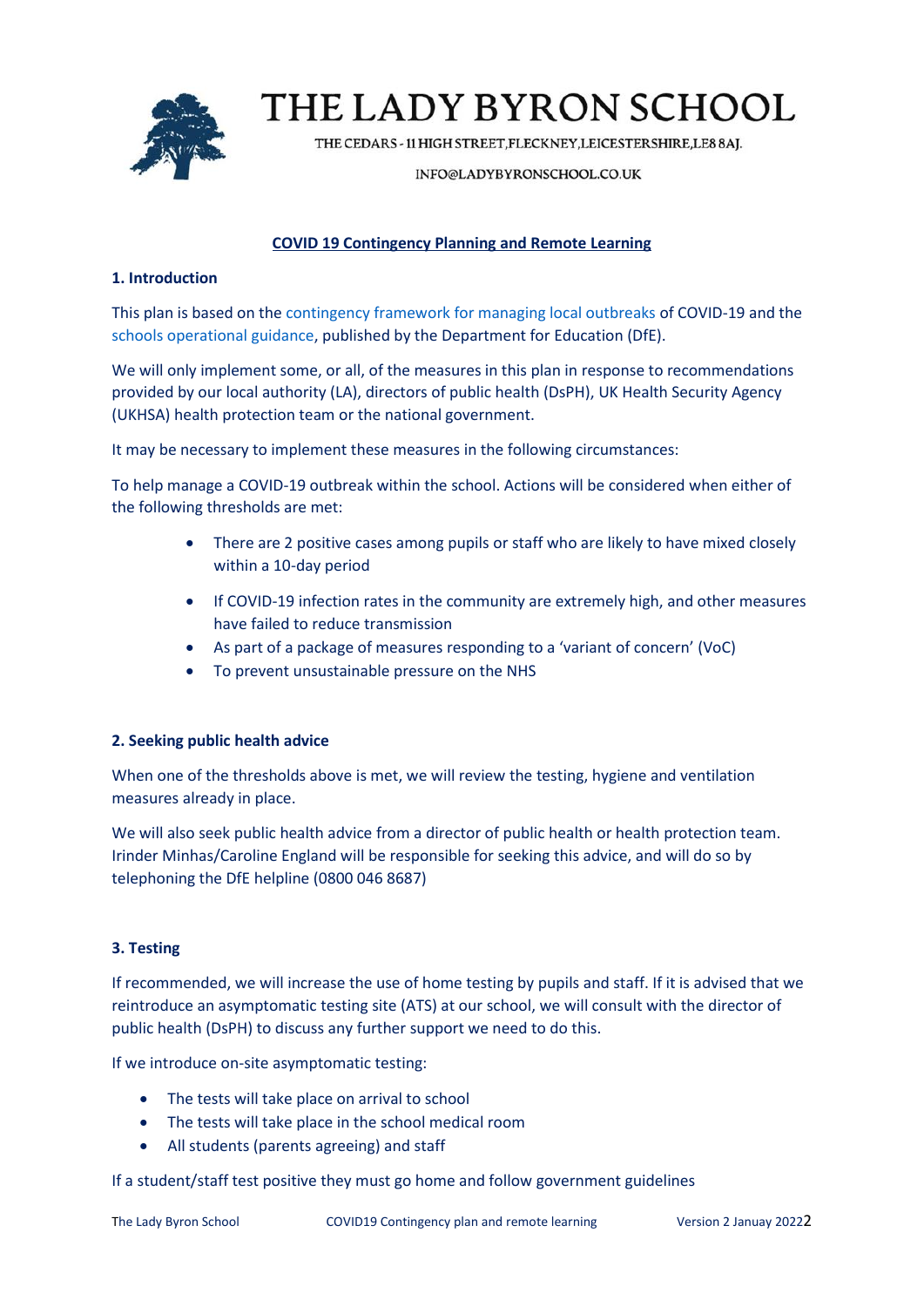

THE CEDARS - 11 HIGH STREET, FLECKNEY, LEICESTERSHIRE, LE8 8AJ.

#### INFO@LADYBYRONSCHOOL.CO.UK

## **4. Face coverings**

If recommended, pupils, staff and visitors who are not exempt from wearing a face covering:

Will be asked to keep on or put on a face covering when arriving at school and moving around indoors in places where social distancing is difficult to maintain, such as in communal areas

## And/or:

Will be asked to wear a face covering in classrooms or during activities, unless social distancing can be maintained or a face covering would impact on the ability to take part in exercise or strenuous activity

### **5. Other measures**

Parents, carers, pupils and staff will be informed promptly about the introduction of control measures. This will be done via email/letters sent home with pupils once a decision has been made.

• Arriving to the school:

Before entering the main building, each student will be welcomed by their appointed staff member. From here, each student will be guided to their designated classroom.

• Increase in regular hand-washing routines:

Students will wash their hands on arrival and continue to wash their hands regularly at key points throughout the day. Each classroom is equipped with cleaning utensils, staff will ensure that surfaces are wiped down prior to each session throughout the day to enforce robust cleaning procedures and frequently cleaned environments.

We have also installed hand sanitising stations situated in multiple locations across the school to ensure that everyone in the building has regular access to hand sanitiser and to encourage regular hand-washing intervals.

• Signage: Visual formats to encourage social distancing and hand washing has been developed and is promoted throughout the building in different areas where appropriate.

If recommended, we will limit:

- Residential educational visits
- Open days
- Transition or taster days
- Parents coming into school
- Live performances

If recommended, we will reintroduce:

• Bubbles, to reduce mixing between groups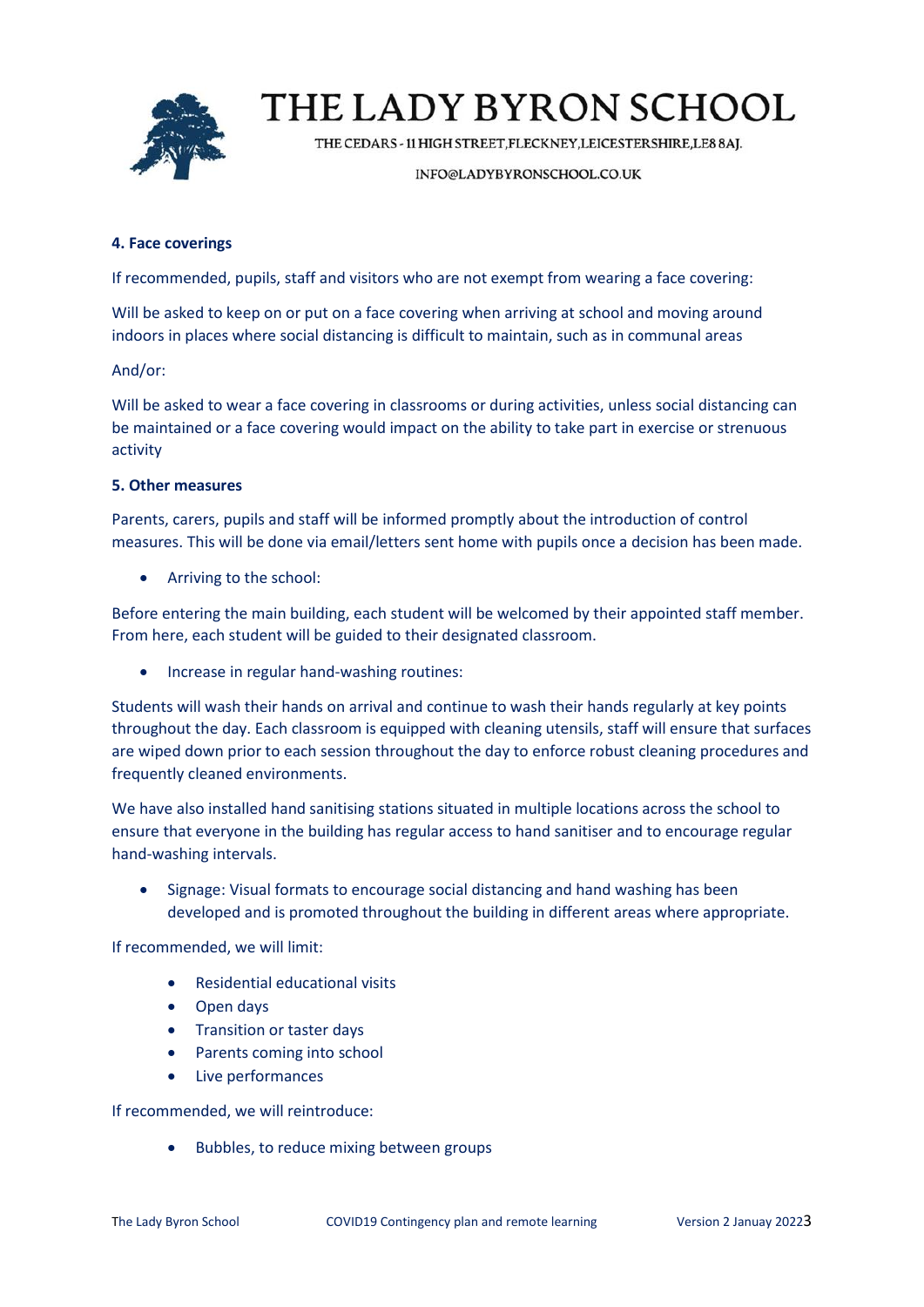

THE CEDARS - 11 HIGH STREET, FLECKNEY, LEICESTERSHIRE, LE8 8AJ.

#### INFO@LADYBYRONSCHOOL.CO.UK

## **6. Attendance restrictions**

Attendance restrictions will only be recommended as a last resort. If recommended, we will implement the measures in this section.

## **6.1 Eligibility to remain in school**

If restrictions are recommended, we will stay open for:

- Vulnerable pupils
- Children of critical workers

## **6.2 Education and support for pupils at home**

All other pupils will be required to stay at home and will receive remote education.

We will aim to deliver remote education that meets the same quality and quantity of education that pupils would receive in school, as outlined in our Remote Learning Policy

## **6.3 Safeguarding**

We will review our child protection policy to make sure it reflects the local restrictions and remains effective.

We will aim to have a trained DSL or deputy DSL on site wherever possible.

If our DSL (or deputy) can't be on site, they can be contacted remotely by emailing info@ladybyronschool.co.uk

On occasions where there is no DSL or deputy on site, a senior leader will take responsibility for coordinating safeguarding on site.

When vulnerable pupils are absent, we will:

- Speak to parents/carers and, where appropriate, social workers and the local authority, to work out the reason for absence
- Encourage attendance
- Ensure vulnerable pupils can access appropriate education and support while at home
- Maintain contact, and check regularly that the pupil is able to access remote education provision

## **Current Status**

The Lady Byron School will be open to students to access learning on site.

## **Information for parents/carers:**

The Lady Byron School will be open to our students to access learning on site. Further information about how we are doing this safely will be circulated to parents once the school opens. This includes our arrangements for arriving/leaving, breaks and lunches, and lessons. Please get in touch with the school should you have any questions.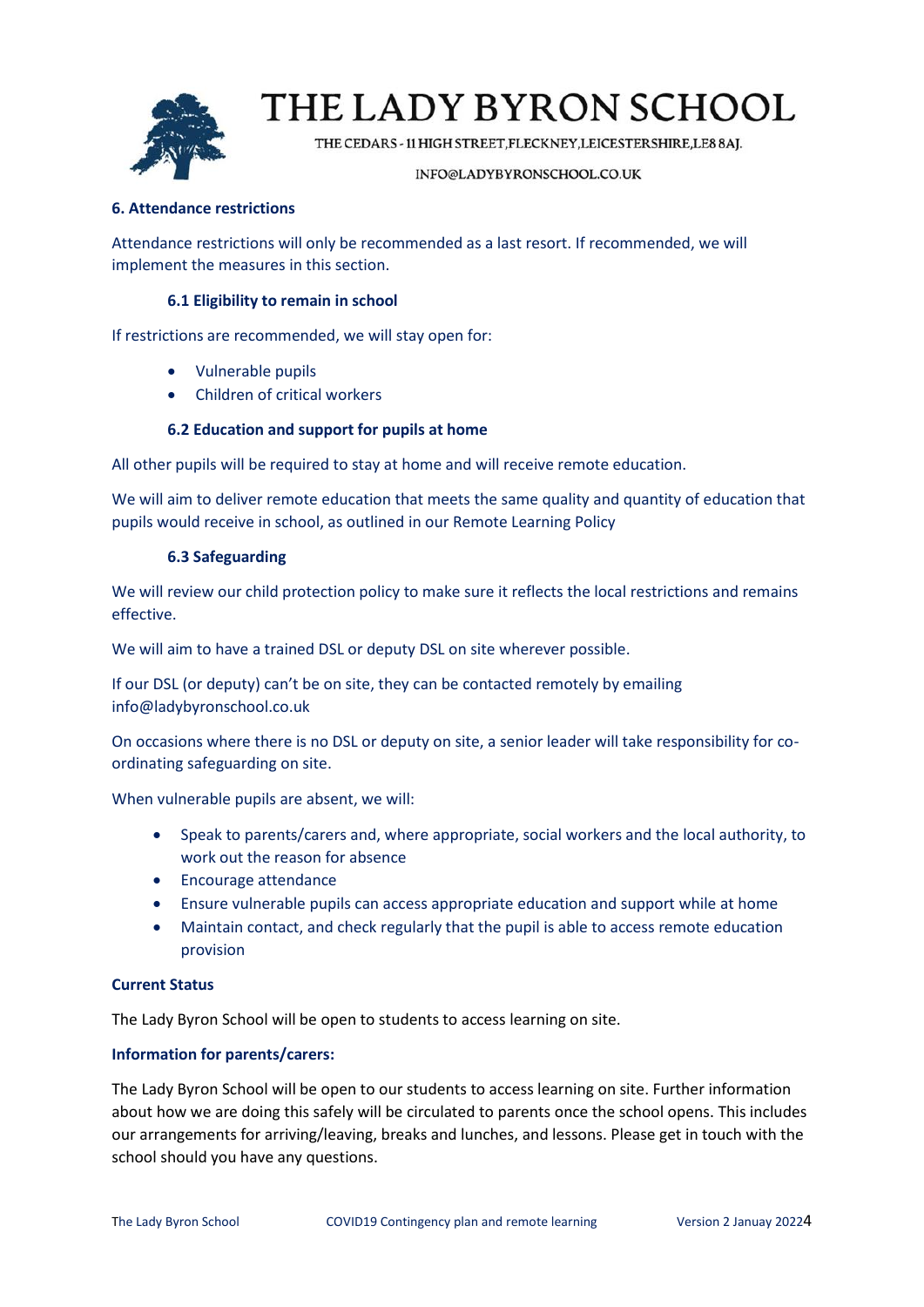

THE CEDARS - 11 HIGH STREET, FLECKNEY, LEICESTERSHIRE, LE8 8AJ.

### INFO@LADYBYRONSCHOOL.CO.UK

Our overriding responsibility is to keep our community safe, while maintaining appropriate care, support and education to our students in the best way we can. This is a time that will require a great deal of mutual collaboration as we endeavour to support one another as practically and safely as we can.

We have implemented various procedures and measures throughout our school to ensure the safety of our students and staff. The measures put in place will enable each student to attend school safely and enjoyably, while beginning to rebuild relationships with fellow peers and staff.

## **Information for external visitors:**

We are following government advice in order to keep our community safe. We hope to recommence visits and tours of the School for a maximum of 2 members of the same household in the near future. Families booked in for a visit will need to adhere to our strict health and safety guidelines, which includes temperature checks upon arrival, 2m social distancing, and wearing of a face mask indoors to keep the members of our school community safe. Please note, if we become aware of any local outbreaks/lockdowns, the guidance will be reviewed and tours may need to be cancelled at short notice. We continue to welcome families for virtual tours with us during the school day.

Please email us at info@ladybyronschool.co.uk in order to discuss your child's education further and keep up to date with regards to future tours and visits of the site.

## **Remote Learning**

As all student attending The Lady Byron School are in receipt of an EHCP they are entitled to attend school full time. However, we understand that as parents/ carers you may prefer to keep your student at home for a valid reason, such as the student or family member being clinically extremely vulnerable. If this is the case, students will be provided with work to complete at home as well as having the opportunity to check in regularly with a member of staff.

If this is the case, as soon as is able, a work pack will be emailed for the student to complete at home. This can be emailed back to school in order for it to be reviewed.

We will aim to cover the same curriculum remotely as we do in school wherever possible and appropriate. However, we may need to make some adaptations in some subjects, for example, where practical work or performances might be involved. We recognise that some students may not be able to access remote education without support from adults at home. We acknowledge the difficulties this may place on families, and we will work with parents and carers to support those pupils in the best way we can.